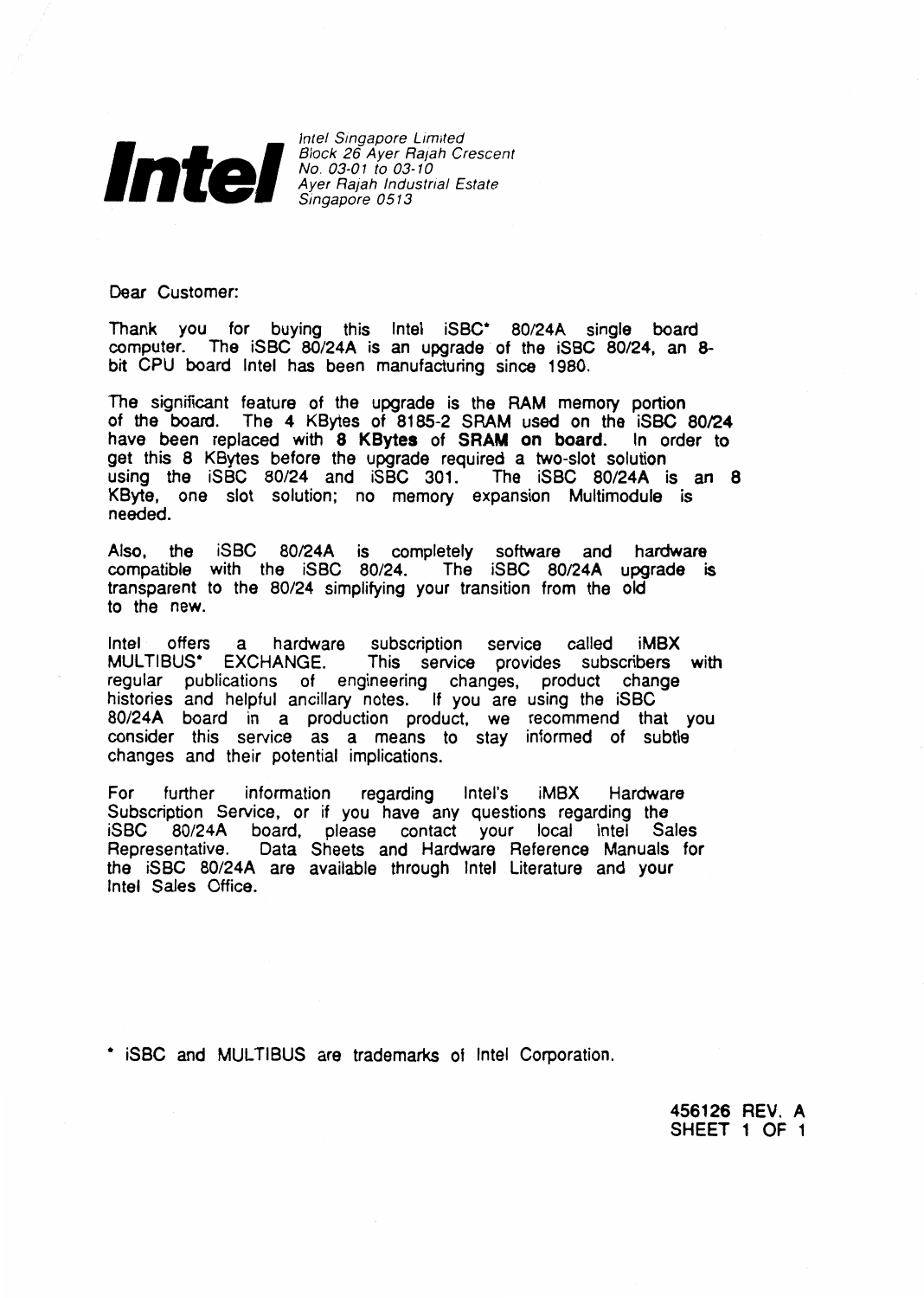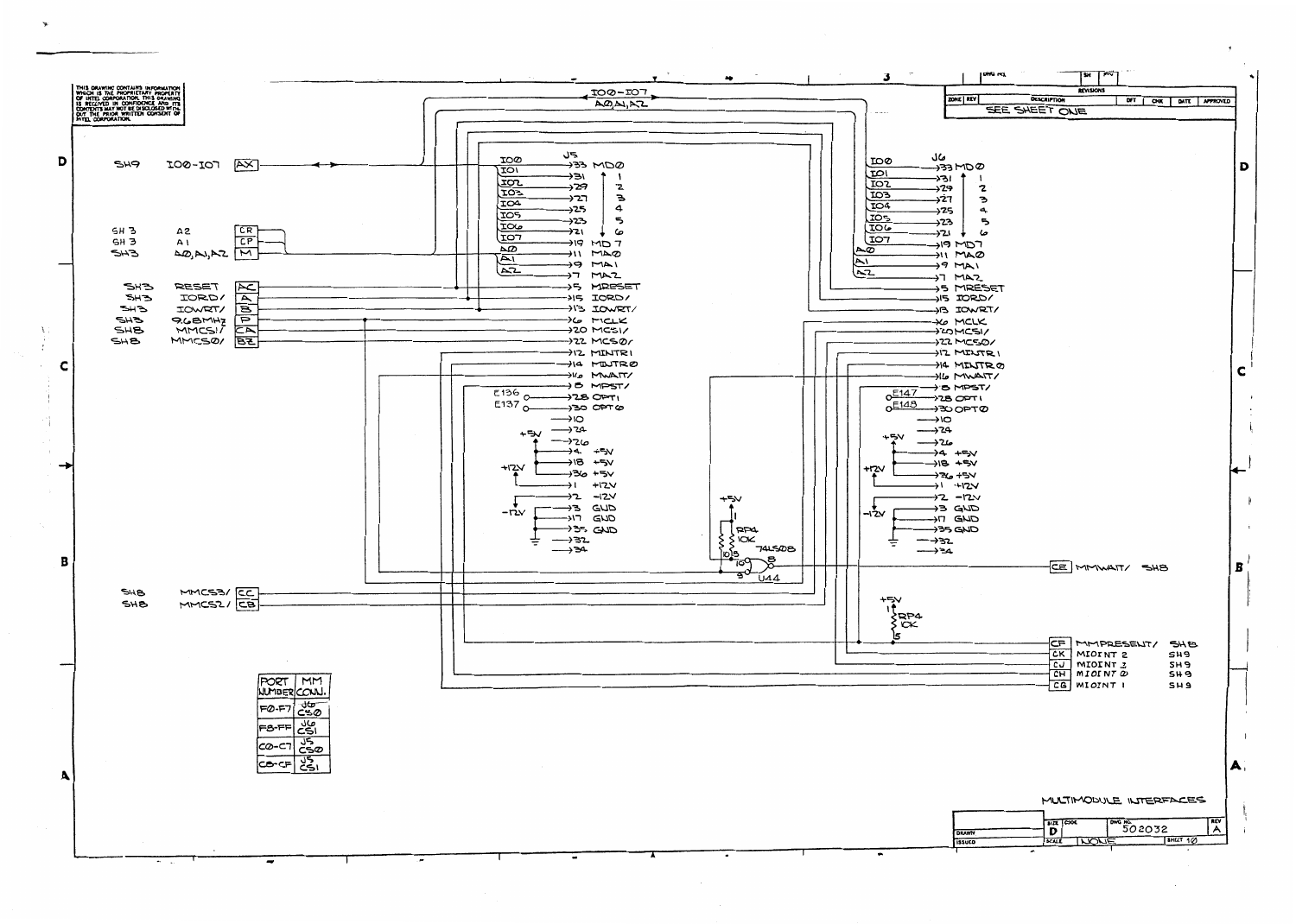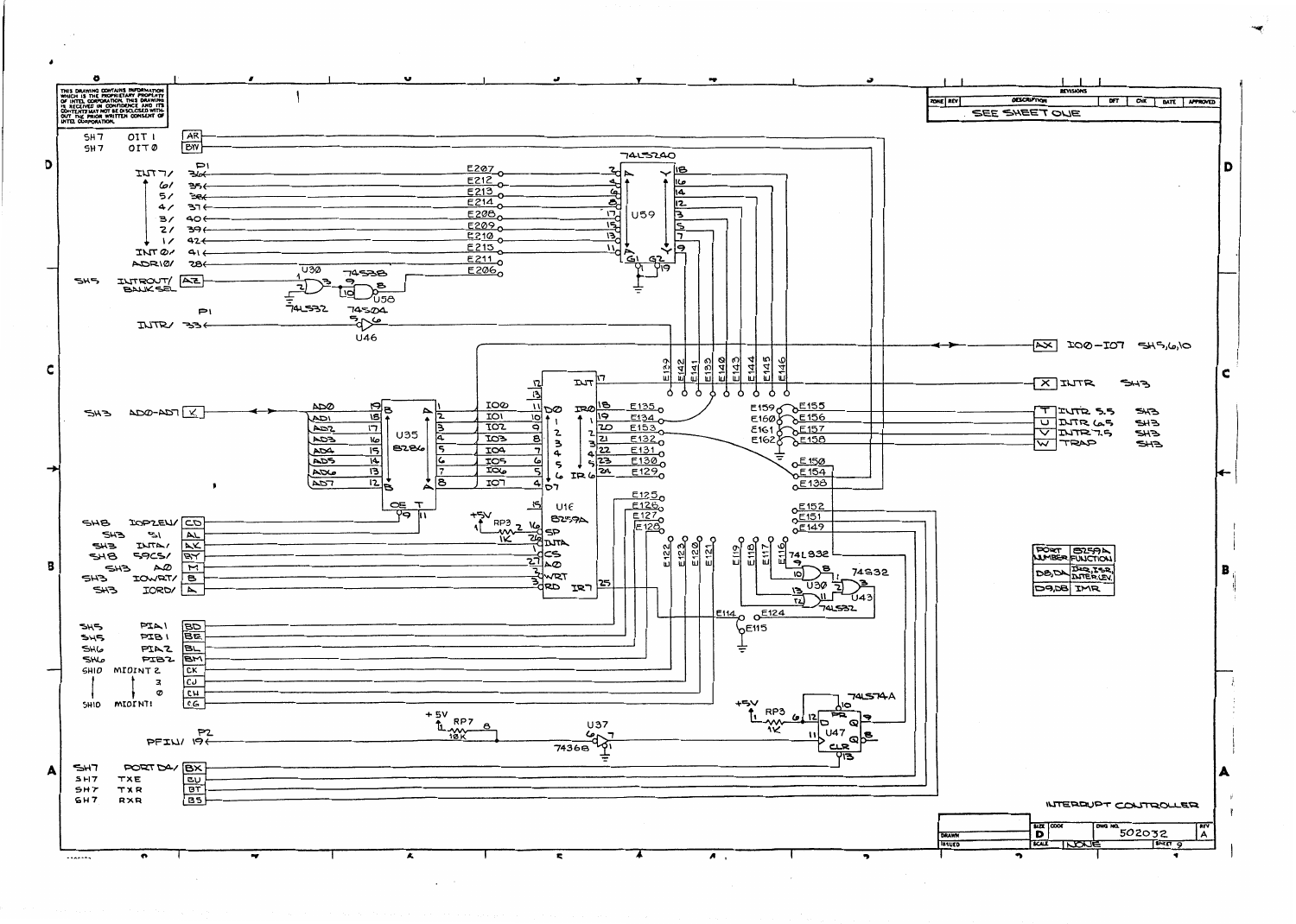

手矢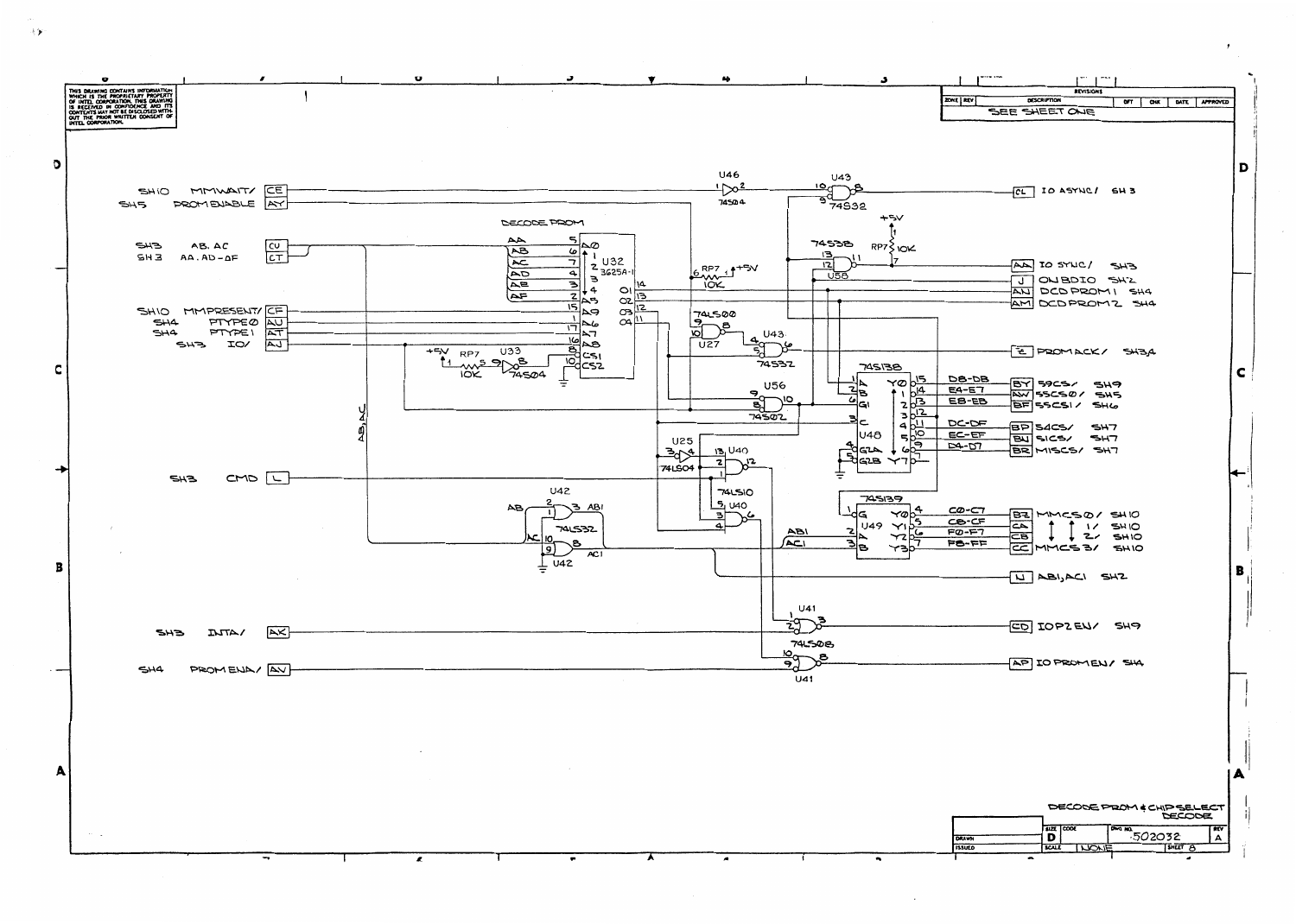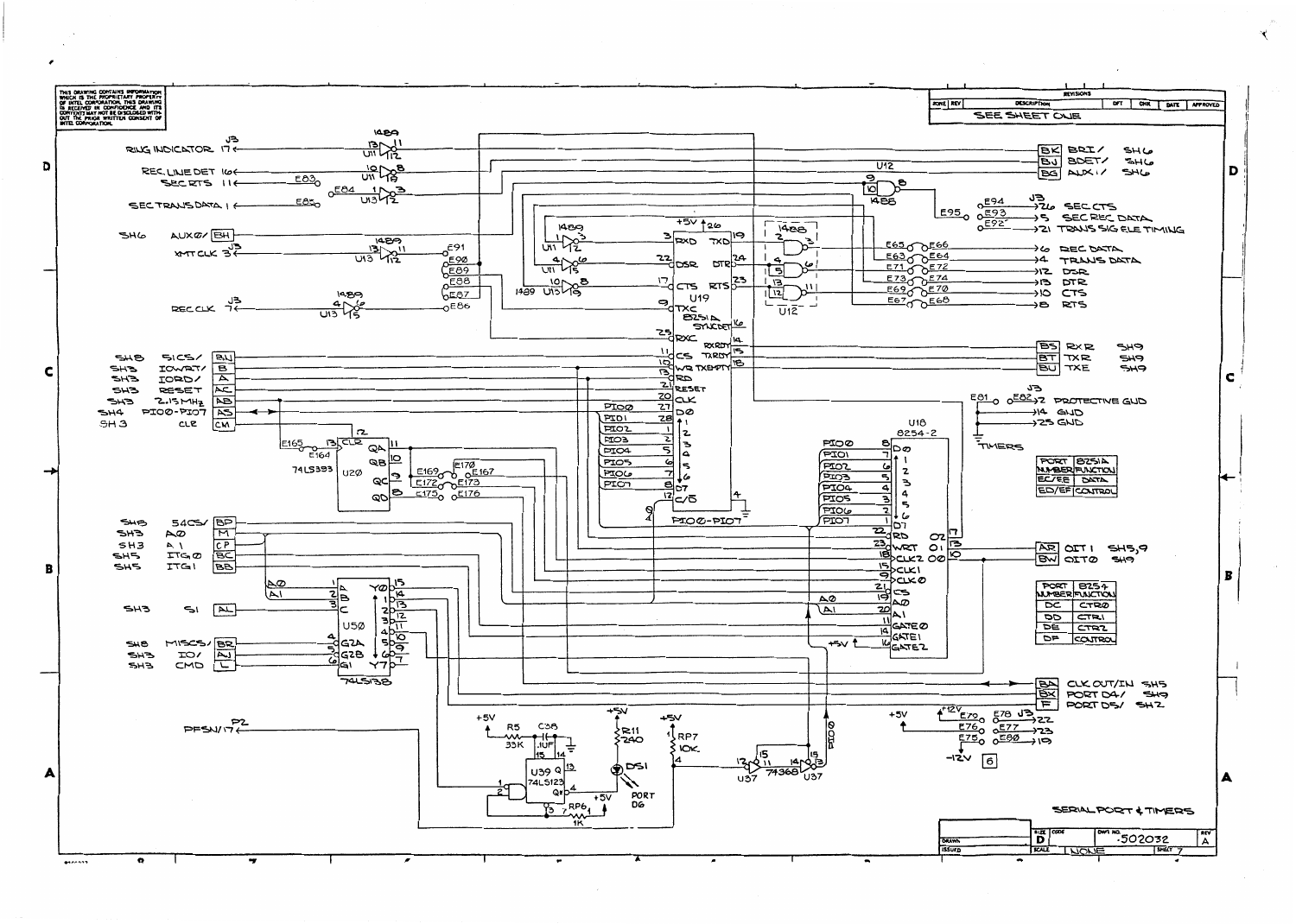

ا ہوا ج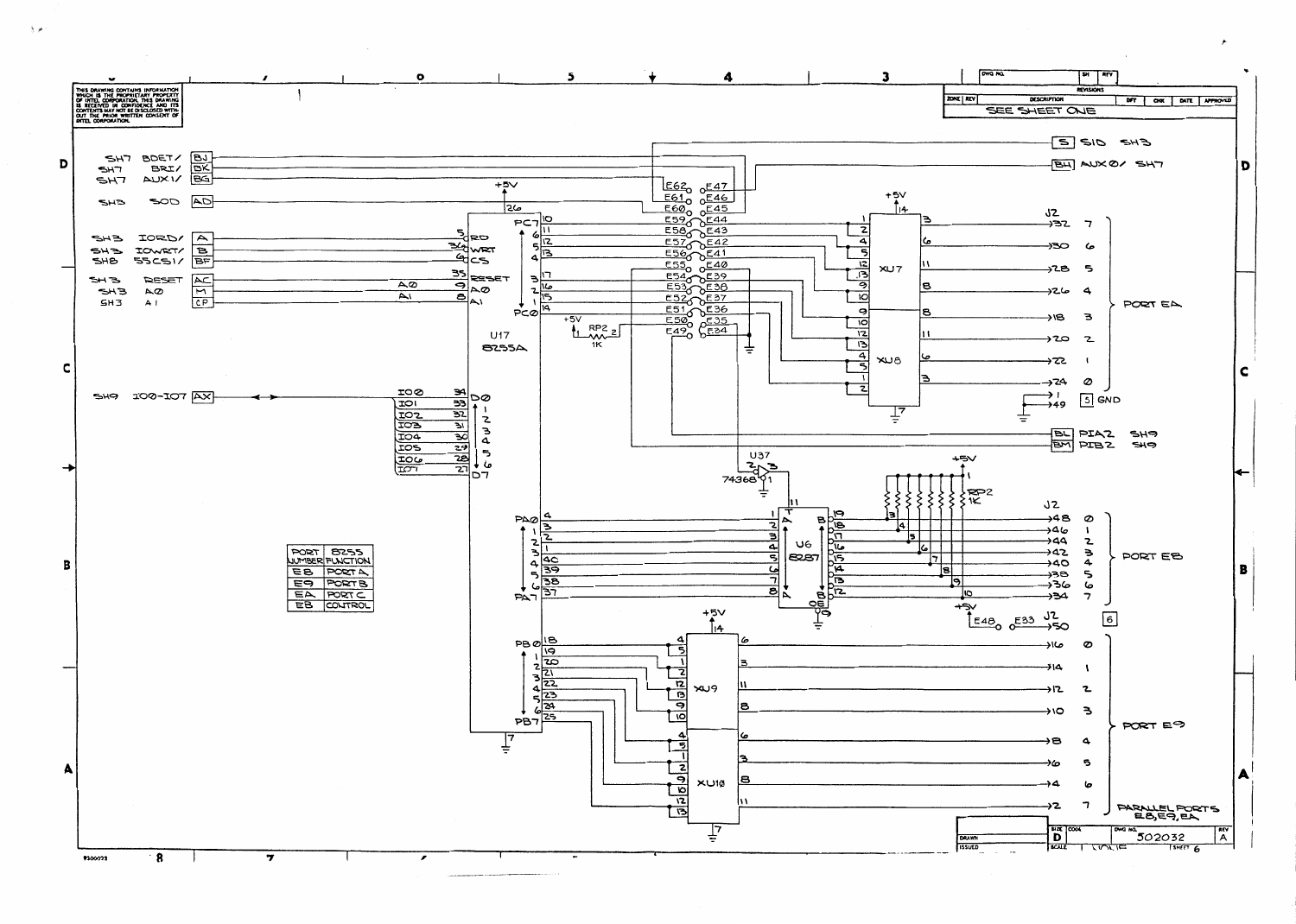

**Contract Communication**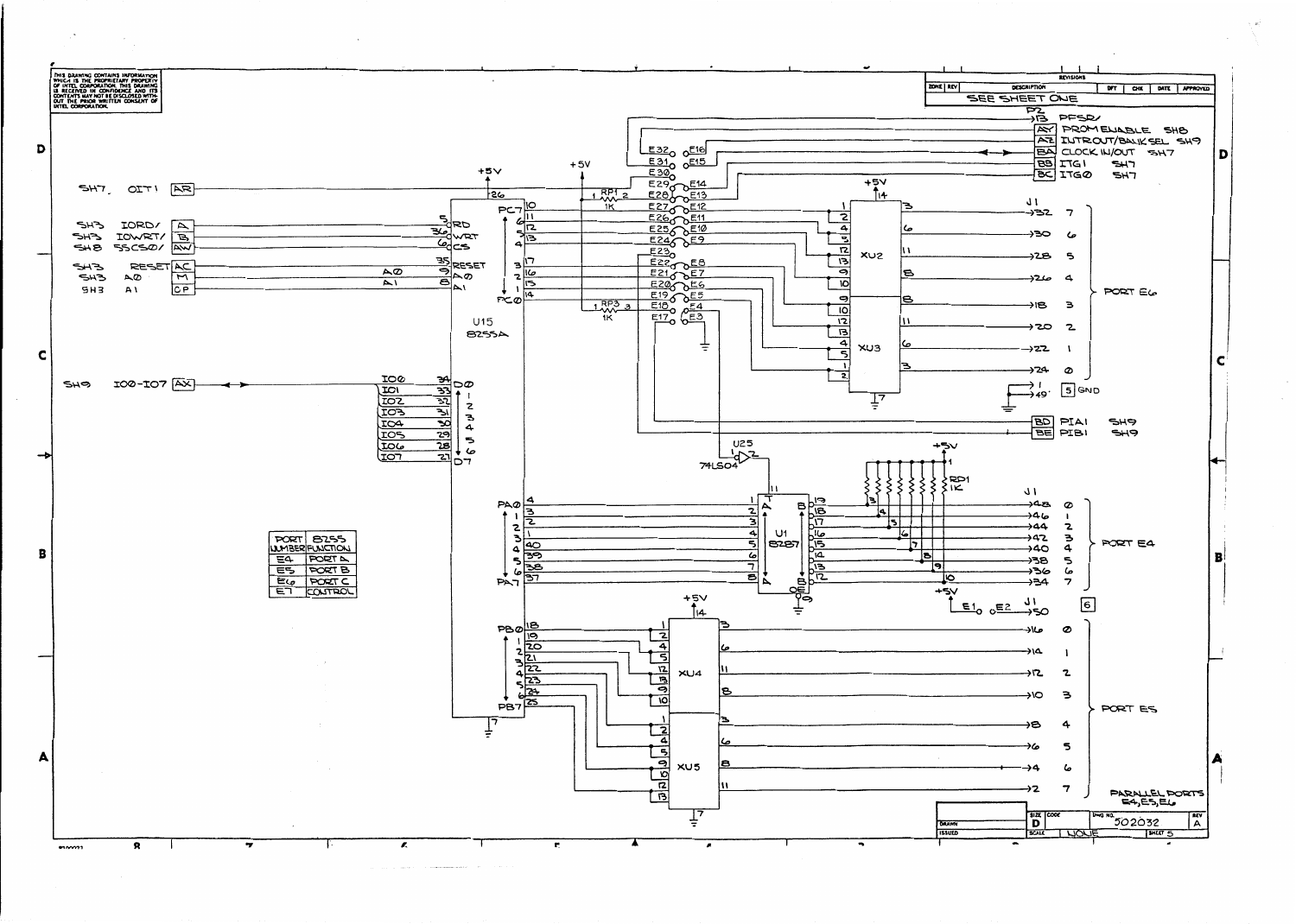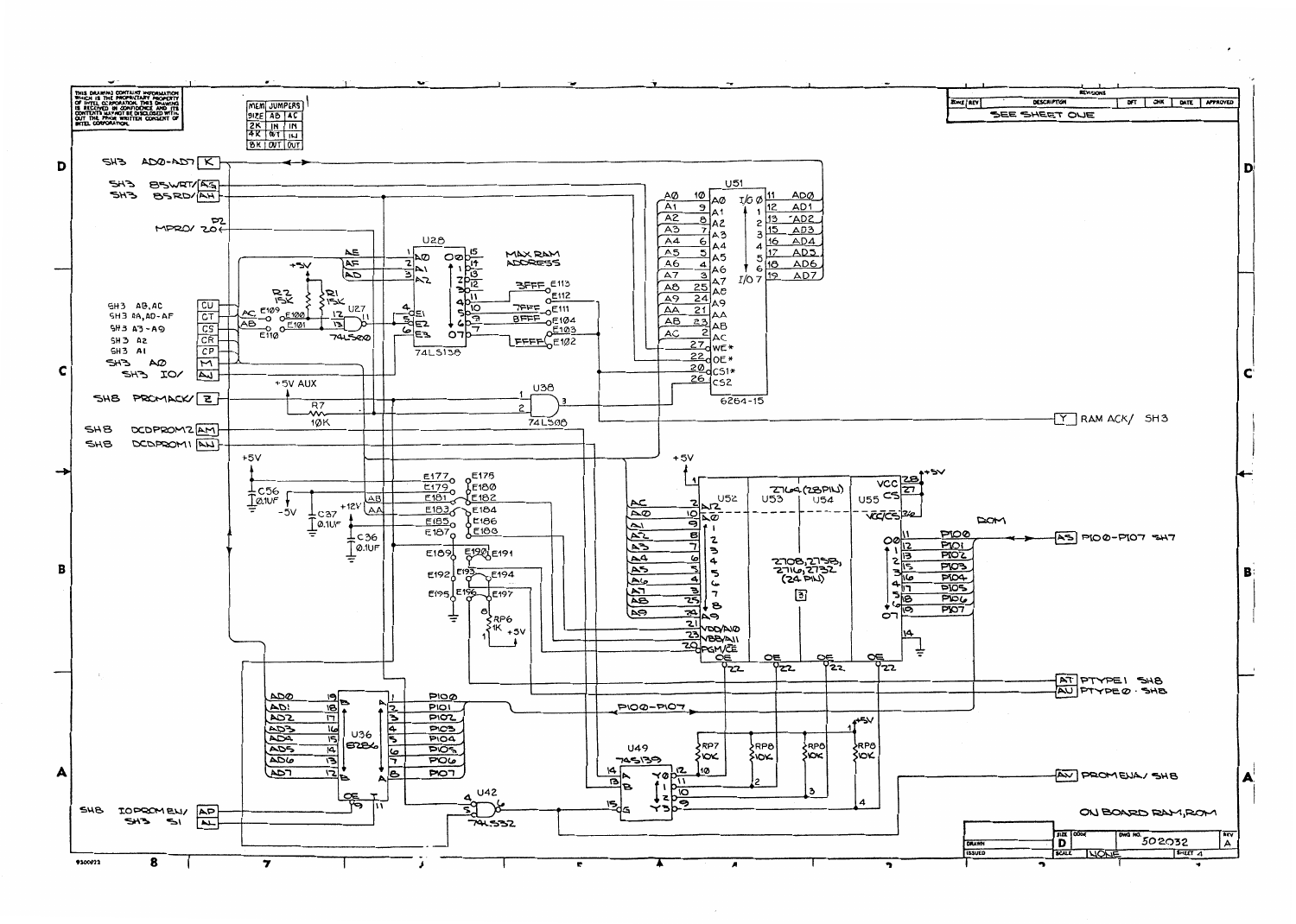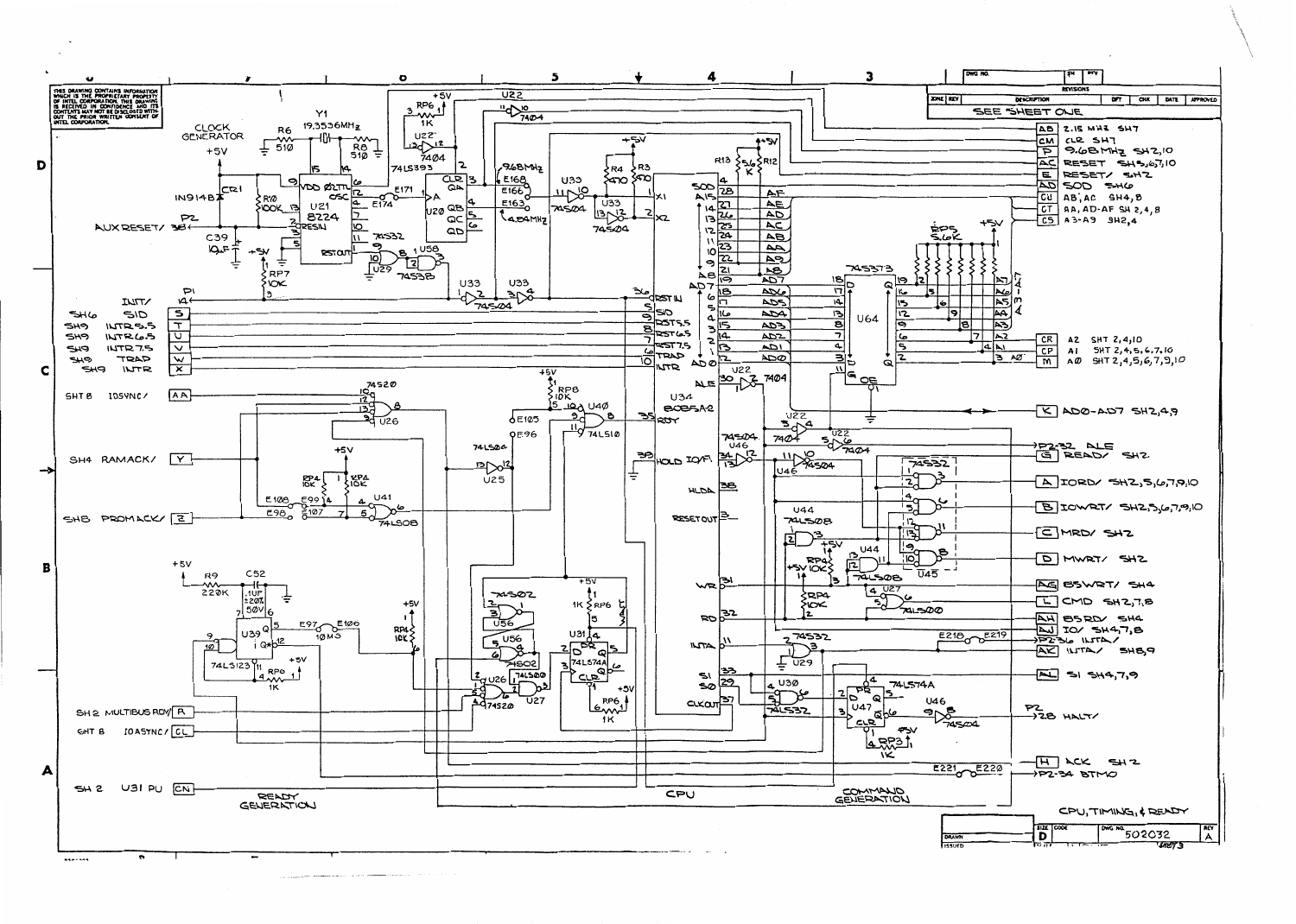